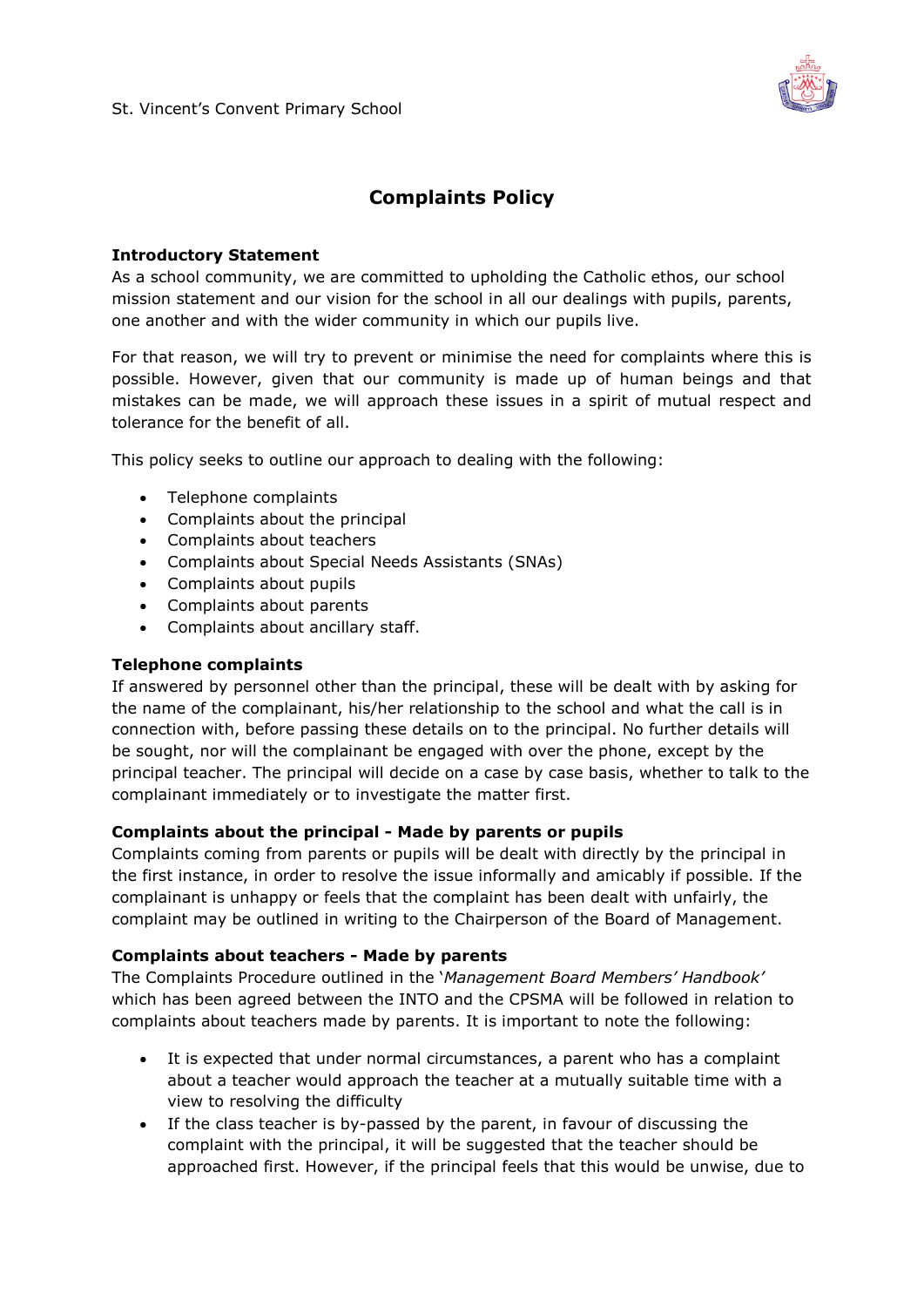

St. Vincent's Convent Primary School

the demeanour of the parent in question, the complaint will be listened to without prejudice, notes taken and the parent will be asked to return when the teacher has been given an opportunity to present his/her views on the issues to the principal

- The principal, having listened to both sides, will try to bring the issue to a satisfactory conclusion
- Parents will be expected to make an appointment to see the class teacher if the matter needs more than a few minutes to resolve, in view of the fact that classes must have adequate supervision at all times and that corridors are unsuitable venues for discussion purposes
- Teachers are not expected to have to deal with an angry, aggressive, threatening, intimidating or otherwise abusive parent. The support of the principal, of if unavailable, deputy principal or colleague should be sought in these circumstances
- In the interest of teachers' personal safety, parents presenting with a complaint under the influence of drugs or alcohol, should not be engaged with unless the teacher is supported by the principal, deputy principal or colleague
- Teachers should retain a written record of any altercation which arises with a parent or guardian during which the teacher is threatened, shouted at or otherwise abused. A copy of this record should be given to the principal also
- If a complaint cannot be resolved with the class teacher, parents may bring the matter to the principal.

#### **Complaints about teachers from pupils**

- If a complaint about a teacher comes from a pupil to another teacher, the teacher to whom the complaint is made will refer to the pupil's teacher. This teacher will then decide whether to deal with the matter her/himself or to refer it to the principal. In either case, the principal should be informed of the circumstances and a written record kept by both the teacher concerned and the principal
- If the complaint about a teacher comes from a pupil to the principal, it will be listened to, notes taken and the pupil will be advised that the matter will be discussed with the teacher concerned with a view to resolving the issue. In either case, if the complaint is deemed by the principal, after investigation and discussion with both the pupil and teacher, to be wrong or vindictive on the part of the pupil, the parents or guardian of the pupil may be invited to the school to discuss the matter.

#### **Complaints about Special Needs Assistants (SNAs):**

- Complaints coming from parents will be dealt with directly by the class teacher who will try to resolve the difficulty amicably
- Complaints from the class teacher will be dealt with in the first instance by the teacher approaching the SNA with a view to resolving the issue. If the matter cannot be resolved satisfactorily, it will be brought to the principal.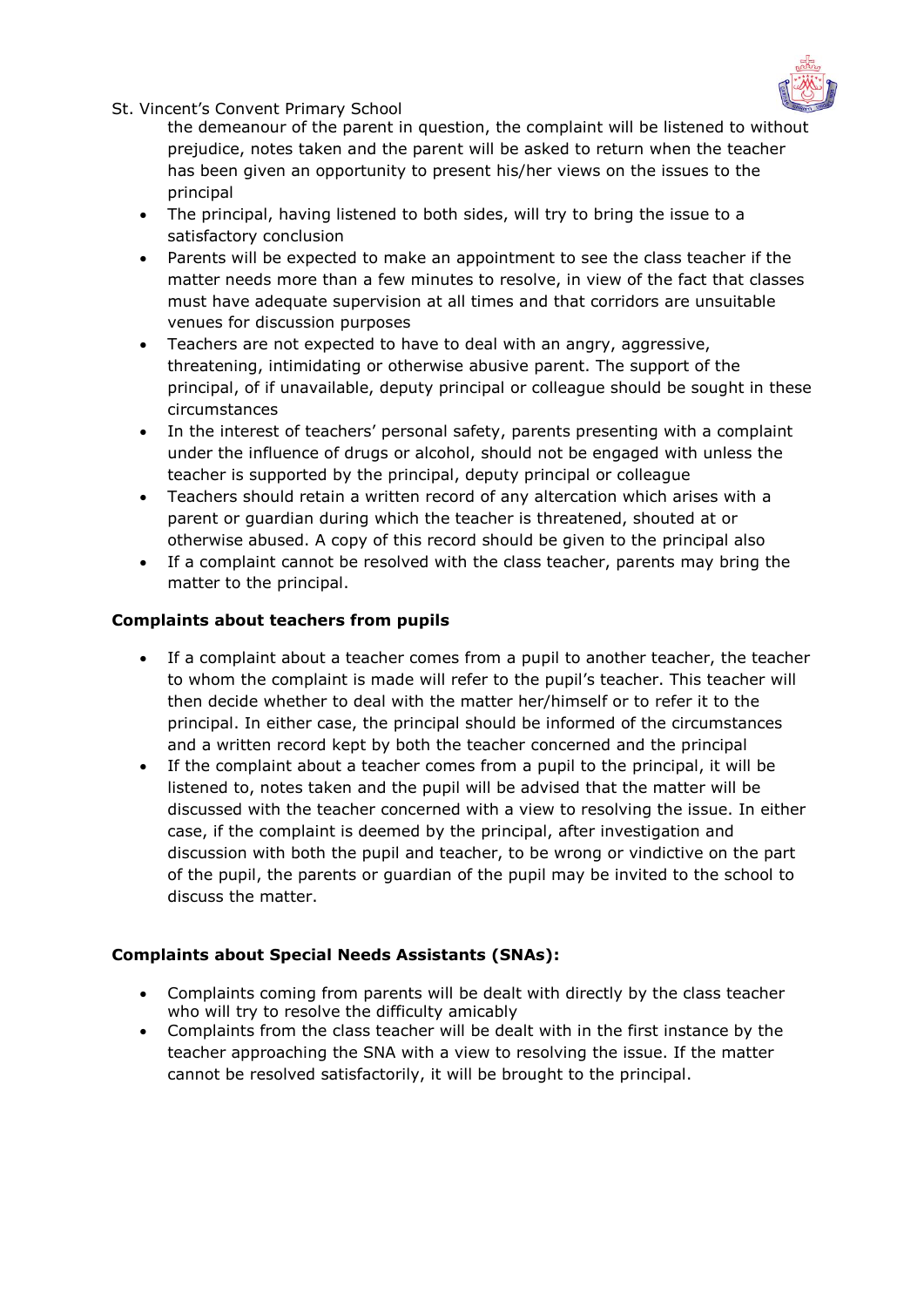

#### **Complaints about pupils**

- Complaints made about pupils by other parents will be handled by the class teacher in the first instance and the principal if thought necessary, through the procedures set out in the Code of Good Behaviour and the Anti-Bullying Policy. Under no circumstances will a parent be allowed access to a child other than their own child in the school
- Complaints made about pupils by other pupils will be handled by the teacher to whom the complaint is made in the first instance and by referring the matter to the principal if considered necessary.

#### **Complaints about Parents**

 Teachers will follow the Complaints Procedure (Appendix 1) by referring the complaint to the Principal in the first instance. If the teacher is unhappy about the Principal's response or recommendation, Stage 2 of the Complaints Procedure may be invoked.

#### **Complaints about Ancillary Staff**

 These will be referred to the principal who will approach the staff member directly in order to resolve the issue.

#### **Complaints about substitute teachers and peripatetic teachers**

 These will be referred to the principal who will approach the teacher in question directly with a view to investigating and resolving the issue.

#### **Complaints about visitors to the school**

- In the case of visitors to the school, (e.g. students on work experience, students on teaching practice, visiting members of other agencies) the complainant will refer the issue to the principal in the first instance
- If not resolved at this stage, the issue will be referred to the management body dealing with the worker with a view to resolving the issue.

#### **Internal Conflict issues**

In keeping with the mission and ethos of the school, staff members will seek to resolve internal conflict issues amicably between those concerned. However, if this process fails:

- The INTO staff representative will act as liaison between staff members or between staff and management in these instances
- The issue will be named and communication will be facilitated with all parties involved
- Everyone involved will be listened to and respected
- An early intervention in relation to conflict issues will be facilitated as far as possible
- All parties will work towards a resolution of the conflict and move on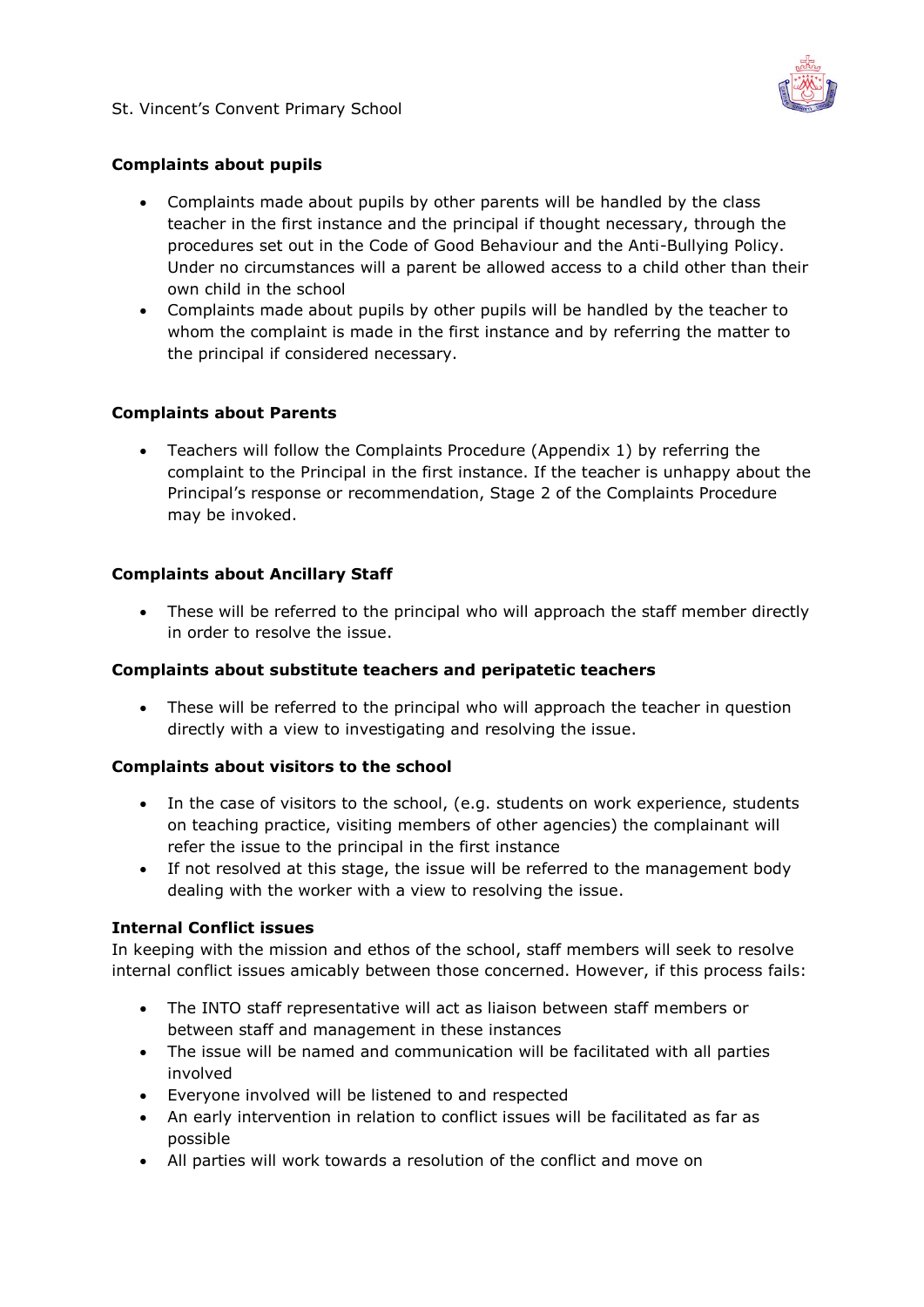

St. Vincent's Convent Primary School

- If necessary, an independent facilitator may be engaged to help resolve the conflict
- If the issue is not resolved, grievance procedures may be followed.

#### **Complaints about a Department of Education and Skills Inspector**

In the case of complaints against a school inspector, the guidelines established by the INTO in the publication: 'Procedures for Review of Inspections' and the Department of Education and Science 'Comments and Complaints' guidelines will be followed.

As stated in the guidelines, any complaint will be issued and conveyed to the Inspectorate on the day in question or by the end of the following day.

#### **Roles and Responsibilities**

All stakeholders involved in the education of pupils will take responsibility for implementing the policy.

#### **Review**

The Policy will be evaluated on an ongoing basis by representatives from the whole school community and will be reviewed every three years.

#### **Ratification and Communication**

The Policy was be presented to the Board of Management for Ratification on 10/11/2021

Date: \_\_\_\_\_\_\_\_\_\_\_\_\_\_\_\_

Signed: \_\_\_\_\_\_\_\_\_\_\_\_\_\_\_\_

Chairperson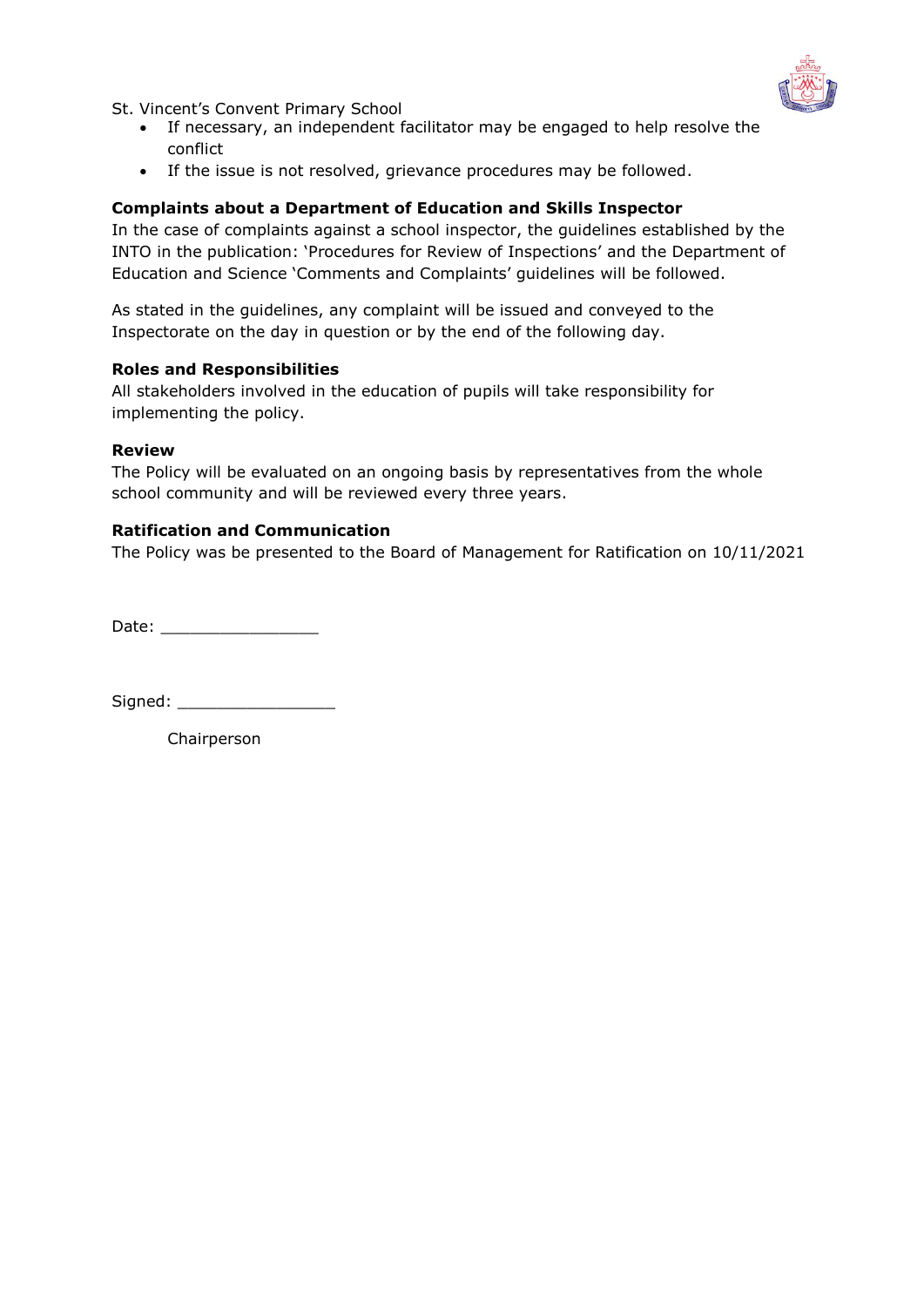

#### **APPENDIX 1**

Only those complaints about teachers which are written and signed by parents/guardians of pupils may be investigated formally by the Board of Management, except where those complaints are deemed by the Board to be:

(i) on matters of professional competence and which are to be referred to the Department of Education;

(ii) frivolous or vexations complaints and complaints which do not impinge on the work of a teacher in a school; or

(iii) complaints in which either party has recourse to law or to another existing procedure.

Unwritten complaints not in the above categories may be processed informally as set out in Stage 1 of this procedure.

## Stage 1

**1.1** A parent/guardian who wishes to make a complaint should, unless there are local arrangements to the contrary, approach the class teacher with a view to resolving the complaint.

**1.2** Where the parent/guardian is unable to resolve the complaint with the class teacher she/he should approach the Principal with a view to resolving it.

**1.3** If the complaint is still unresolved the parent/guardian should raise the matter with the Chairperson of the Board of Management with a view to resolving it.

## Stage 2

**2.1** If the complaint is still unresolved and the parent/guardian wishes to pursue the matter further she/he should lodge the complaint in writing with the Chairperson of the Board of Management.

**2.2** The Chairperson should bring the precise nature of the written complaint to the notice of the teacher and seek to resolve the matter between the parties within 5 days of receipt of the written complaint.

## Stage 3

**3.1** If the complaint is not resolved informally, the Chairperson should, subject to the general authorisation of the Board and except in those cases where the Chairperson deems the particular authorisation of the Board to be required:

(a) supply the teacher with a copy of the written complaint; *and*

(b) arrange a meeting with the teacher and, where applicable, the Principal Teacher with a view to resolving the complaint. Such a meeting should take place within 10 days of receipt of the written complaint.